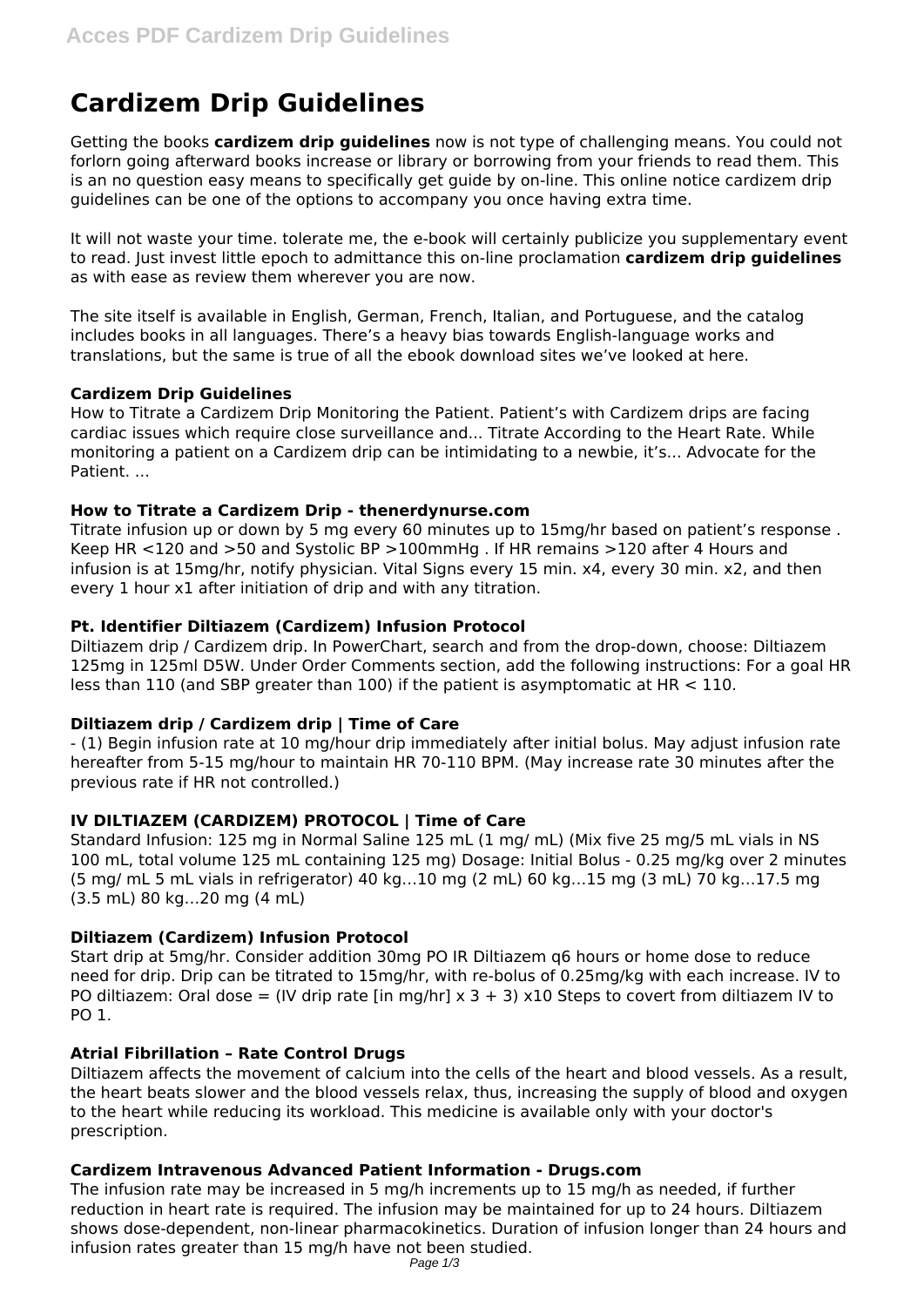## **Dilution Cardizem ® -diltiazem - GlobalRPH**

Although dosages may vary based on physician orders, protocols and age, a standard initial dose is 0.25 mg/kg, ranging between 10-20 mg over 2 minutes, with a second dose of 0.35 mg/kg, ranging between 20-25 mg over 2 minutes, often followed by a 5-10 mg/hr infusion.

#### **Everything You Should Know About Diltiazem (Cardizem ...**

Usual Adult Dose for Hypertension. Extended Release Capsules: -Initial dose: 120 to 240 mg orally once a day, increasing the dose as needed. -Maintenance dose: 120 to 540 mg orally once a day. -Maximum dose: 540 mg/day. Extended Release Coated Capsules: -Initial dose: 180 to 240 mg orally once a day, increasing the dose as needed.

## **Diltiazem Dosage Guide with Precautions - Drugs.com**

The dose of Diltiazem may vary depending on the patient's symptoms, medical history, and physician orders. However, standard general doses are the following: 1 st dose: Give 0.25mg/kg (between 10-20mg) IV/IO over 2 minutes. 2 nd dose: Give 0.35mg/kg (between 20-25mg) IV/IO over 2 minutes. Common subsequent infusion: Give 5-20mg/hr IV/IO infusion.

## **ACLS and PALS Drug Guide (Fast Review)**

Levophed (Norepinephrine) is a potent alpha/beta-agonist causing vasoconstriction and an increase in blood pressure. It is used for severe hypotension, shock, or bradycardia. Mix 4mg levophed in 250ml of D5W, making the drip 16mcg/ml. The standard effective dose is 2-12 micrograms/min.

## **Vasoactive Drips: A guide to starting & titrating critical ...**

Continuous infusion: 10 mg/hr IV initially; increased to no more than 15 mg/hr for up to 24 hours Atrial Fibrillation/Flutter 0.25 mg/kg (usual adult dose, 20 mg) direct IV over 2 minutes; after 15 minutes, may repeat bolus by administering 0.35 mg/kg actual body weight over 2 min (average adult dose, 25 mg) direct IV if first dose tolerated ...

#### **Cardizem, Cardizem CD (diltiazem) dosing, indications ...**

An initial Cardizem I.V. Bolus dose may be ordered by the physician. The initial dose should be 0.25 mg/kg actual body weight as a bolus administered over 2 minutes. If response is inadequate, a second bolus dose may be administered after 15 minutes. (20 mg is a reasonable dose for the average patient.)

# **DILTIAZEM HYDROCHLORIDE (CARDIZEM)**

Find information on Diltiazem (Cardizem, Cartia XT) in Davis's Drug Guide including dosage, side effects, interactions, nursing implications, mechanism of action, half life, administration, and more. Davis Drug Guide PDF.

## **Diltiazem (Cardizem, Cartia XT) | Davis's Drug Guide**

10.1. Treat hypertensive emergency with a continuous infusion of a short-acting, titratable antihypertensive agent to avoid rapid reduction of BP. 7-9 (Class I, Level A) 10.2. In hypertensive emergency, the immediate goal is to reduce diastolic BP by 10 to 15% or to approximately 110 mm Hg over a period of 30 to 60 minutes. If the patient is stable,

#### **Vasoactive Continuous Infusions - Adult - Inpatient Guideline**

Cardizem CD and Cartia XT: 180–240 mg PO for hypertension; 120–180 mg daily PO for angina. Cardizem LA: 120–540 mg daily PO for hypertension; 180–360 mg/day PO for chronic, stable angina. May be given with nitroglycerine or nitrate therapy. Dilacor XR and Diltia XT: 180–240 mg daily PO as needed; up to 480 mg has been used.

# **diltiazem hydrochloride Nursing Considerations ...**

Prior to administration: • Obtain complete health history including allergies, drug history and possible drug interactions. • Assess blood pressure and pulse. • Assess EKG for bradydysrhthmias and heart block. • Assess frequency of angina.